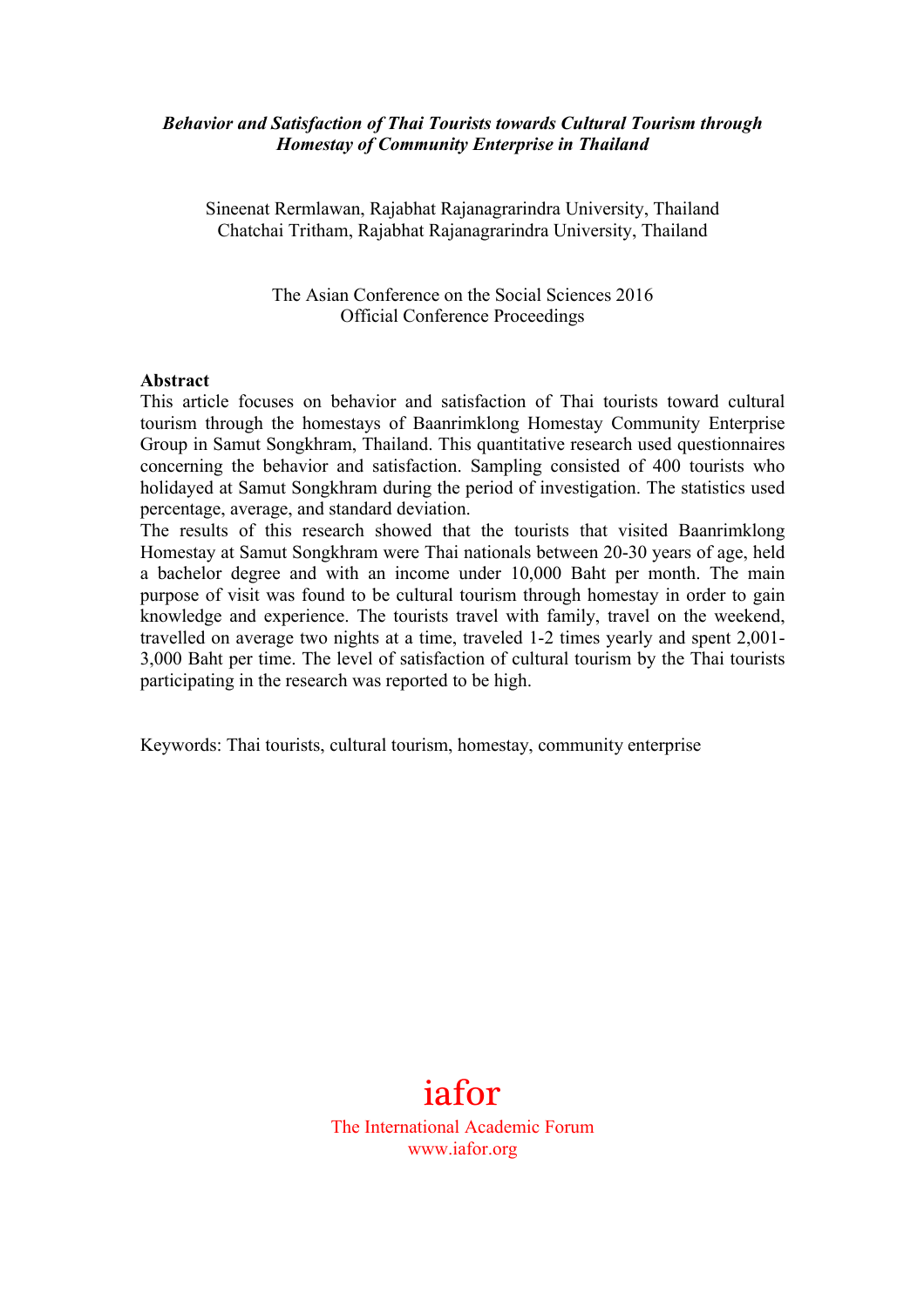#### **Introduction**

At present, the tourism industry is regarded as a significant segment which boosts the global economic. It has been accepted that the growth of the tourism industry continues to increase and has become a main component of the international trade system worldwide. In Thailand, the tourism industry has been playing an important role for decades. It is a driving force of economic growth which has contributed to increased employment and income, and investment in related businesses. In addition, it has created prosperity for the country and improved the quality of life of the Thai people. However, the competition in this industry exists at a global level, especially in terms of the quality of environmentally-friendly management. Therefore, it is necessary that the Thai tourism industry, as part of the economic drive, should enhance the quality of tourism products to meet international standards (The Tourism Authority of Thailand, 2016).

In order to facilitate confidence of guests towards homestays, the Ministry of Tourism and Sports have developed the "Thai Homestay Standard" evaluation. This is to assess and guarantee the standard of Thai homestays, and also to prepare for the Asian Community. In 2015, the Asian Community will define and employ the universal homestay standard among the Asian Countries with the aim of increasing tourist confidence. Moreover, sustainable tourism will be the focus and be referred to as "Green Tourism" (Department of Tourism, Ministry of Tourism and Sports, 2016). Homestays in Thailand have become increasingly popular in the Thai tourism industry since 2004 and their development is expected to continue according to the economic and social developing plan of the Thai government  $8<sup>th</sup>$  edition. Homestays are viewed as an example of cultural and heritage tourism. During 1998-1999, Thailand's government announced that these two years would be the year of Thai tourism using the slogan, "Amazing Thailand" which has now been used several times. Because of this trend, the government helped cultural tourism investors to develop their businesses and supported Thailand's homestay programs since 2004. Many researcher have studied homestay in Thailand (Rermlawan, S. 2010), (Naaipinit, A. and Maneenert, T. 2010), (Nguyen Quang VINH, 2013).



Figure 1: Symbolize the homestay standard Thailand Source : Department of Tourism, Ministry of Tourism and Sports available at http://www.homestaythai.net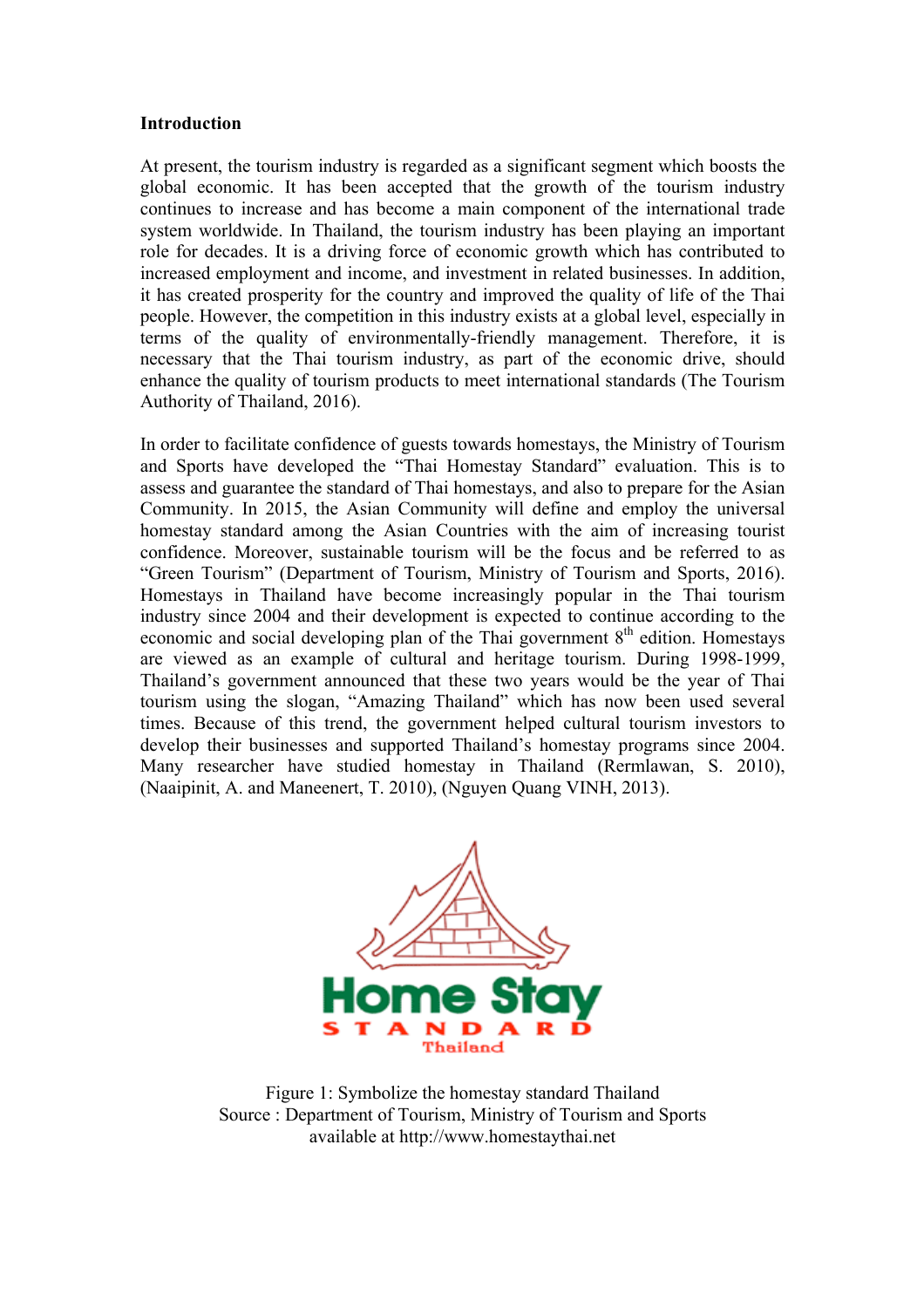Baanrimklong Homestay Community Enterprise or Baanrimklong Homestay commence operations in 2004 by providing accommodation. The Thai style traditional homestay and guest house is located close to "Phee Lork" canal where tourists can relax with nature, live like a villager and learn the village lifestyle. In 2010, Baanrimklong Homestay received Thailand Tourism Award  $8<sup>th</sup>$  and in 2013, the community enterprise was selected to be one of twenty "Creative Community" from Creative Tourist Magazine. Moreover, the homestay is also promoted as a self sufficient economy community. (Baanrimklong Homestay, 2016).

In this study, the researcher focused on the behavior and satisfaction of Thai tourists toward cultural tourism through homestays at Baanrimklong Homestay. This article is organized as follows. Firstly, the purpose of the study and conceptual framework of the research are introduced. Next, the quantitative research are revised in the methodology. Then, the analysis of data is presented. The result of the study are described in the results and discussions sections.

## **Purpose of the study**

The objectives of the research are as follows: 1) to study the general information of Thai tourists who visited Baanrimklong Homestay, 2) to study the behavior of Thai tourists, and 3) to study the satisfaction of Thai tourists towards cultural tourism through the homestay community enterprise.

#### **Methodology**

This research explored the behavior and satisfaction of Thai tourists toward cultural tourism through homestay tourism of Baanrimklong Homestay as follows: 1) tourist accommodation, 2) food and nutrition, 3) security of life and property, 4) hospitality of the owners and members, 5) excursions, 6) natural resources and environment, 7) local culture, 8) enriching and value-added products, 9) services of homestay group, 10) tourism activities, and 11) public relationship. By investigating the relationships between variables which are the Thai tourist's general information and behavior of Thai tourists towards the homestay community enterprise this research will serve as guidelines for understanding target markets or consumers. In addition, by comparing the levels of satisfactions of Thai tourists towards cultural tourism through homestay, priorities can be developed as shown below in the following conceptual framework: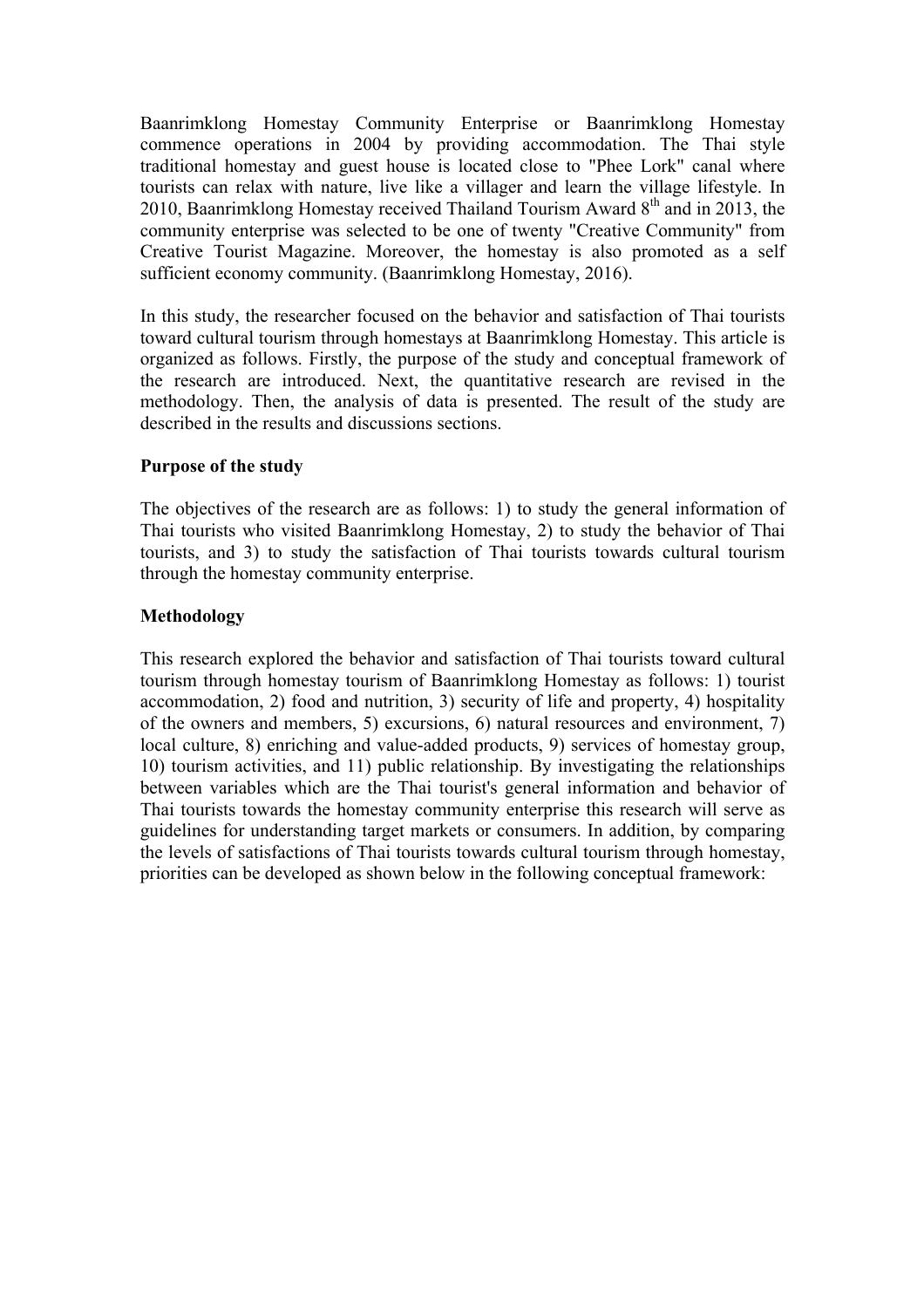

Figure 2: Conceptual framework of the research.

This quantitative research used questionnaires concerning the behavior and satisfaction. The participants for this study were 400 who stayed at Ban Rim Khlong Community Enterprise in Ban Pok sub-district, Muang Samut Songkhram district, Samut Songkhram province, Thailand, during the data collection period. The data was analyzed using percentage, average, and standard deviation.

# **Results**

# **1. General Information**

The sample for this study consisted of 185 males (46.25%) and 215 females (53.75%). From the sample population were 224 participants (56.00%) were 21-30 years old, 229 participants (65.25%) were single, 327 participants (81.75%) had graduated from the university with bachelor degree, 123 participants (30.75%) were business owners / business officers, and 134 participants (33.50%) had a salary between 10,001-20,000 Bath per month. The age, marriage status, education level, and occupation of the sample group is shown in Table 1.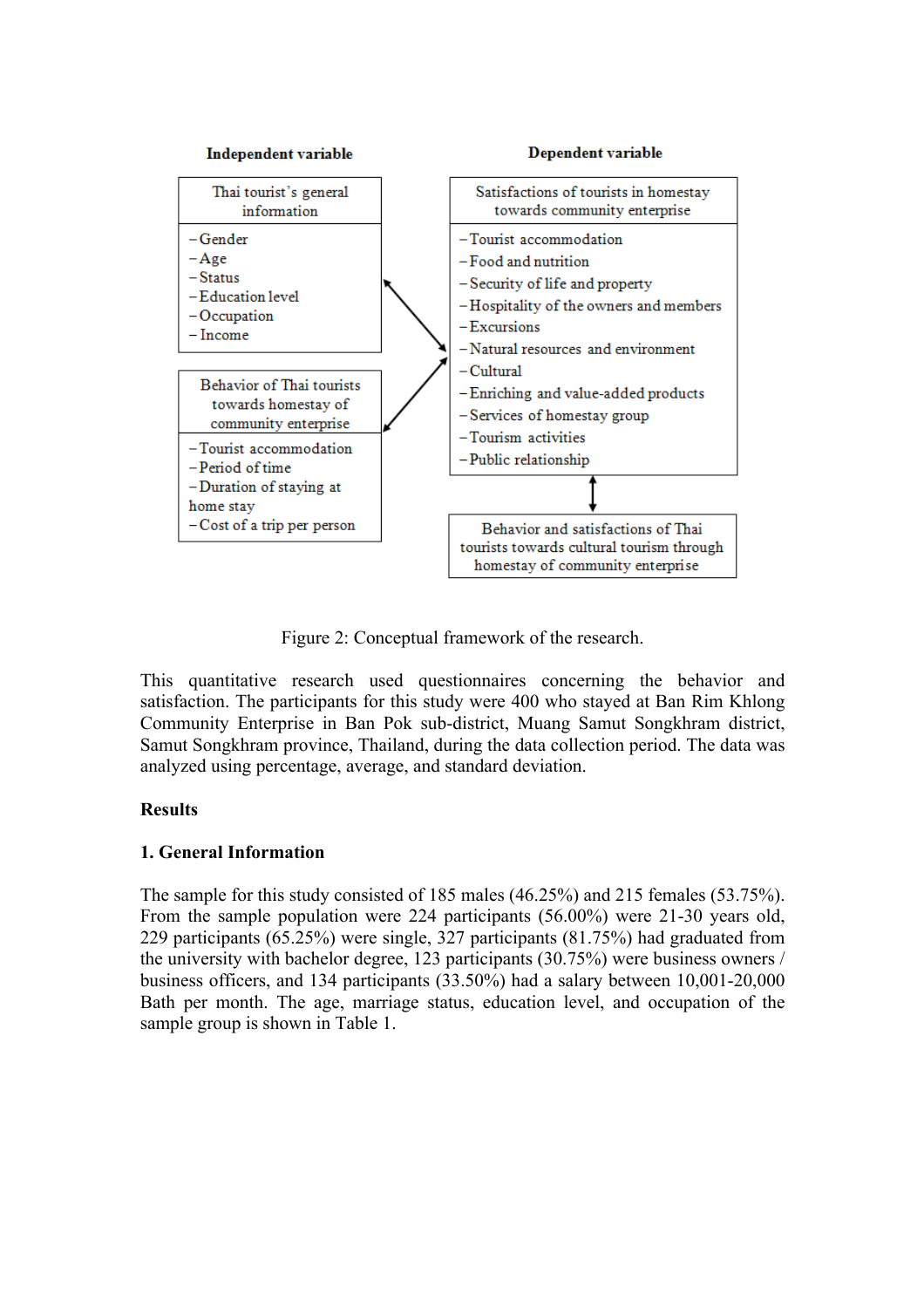| Demographic characteristics     | Frequency (Total 400) | Percentage $(\% )$ |
|---------------------------------|-----------------------|--------------------|
| Gender                          |                       |                    |
| Male                            | 185                   | 46.25              |
| Female                          | 215                   | 53.75              |
| Age                             |                       |                    |
| Under 20                        | 20                    | 5.00               |
| $21 - 30$                       | 224                   | 56.00              |
| $31 - 40$                       | 153                   | 38.25              |
| $41 - 50$                       | $\overline{2}$        | 0.50               |
| 51-60                           | $\mathbf{1}$          | 0.25               |
| $61$ - over                     |                       |                    |
| <b>Status</b>                   |                       |                    |
| Single                          | 229                   | 65.25              |
| Married                         | 106                   | 26.50              |
| Widowed/Divorced/Separated      | 65                    | 16.25              |
| <b>Education level</b>          |                       |                    |
| Primary school                  | $\blacksquare$        |                    |
| Secondary school                | 61                    | 16.25              |
| Associate degree                | 5                     | 1.25               |
| Bachelor degree                 | 327                   | 81.75              |
| Master degree and above         | 7                     | 1.75               |
| Occupation                      |                       |                    |
| Government official             | 67                    | 16.75              |
| Business administrator/Business | 123                   | 30.75              |
| officer                         |                       |                    |
| Business owner/Contractor       | 87                    | 21.75              |
| Student                         | 64                    | 16.00              |
| Employee                        | 59                    | 14.75              |
| Farmer                          |                       |                    |
| Merchant                        |                       |                    |
| Other                           |                       |                    |
| <b>Salary per month (Baht)</b>  |                       |                    |
| <b>Under 10,000</b>             | 64                    | 16.00              |
| 10,001-20,000                   | 134                   | 33.50              |
| 20,001-30,000                   | 115                   | 28.75              |
| 30,001-40,000                   | 86                    | 21.50              |
| 40,001-50,000                   | 1                     | 0.25               |
| 50,001-over                     |                       |                    |

Table 1: General information

## **2. The behavior of Thai tourists in Baanrimklong Homestay**

The majority of the sample population in terms of behavior of tourists were as follows: 268 participants (67.00%) had a trip with their family, 280 participants (95.00%) travelled during the holiday, 328 participants (82.00%) stayed for a duration of two days at the home stay, and 134 participants (33.50%) spent for one trip between 1,001-2,000 Bath per person. The travel tourist style, period of time, duration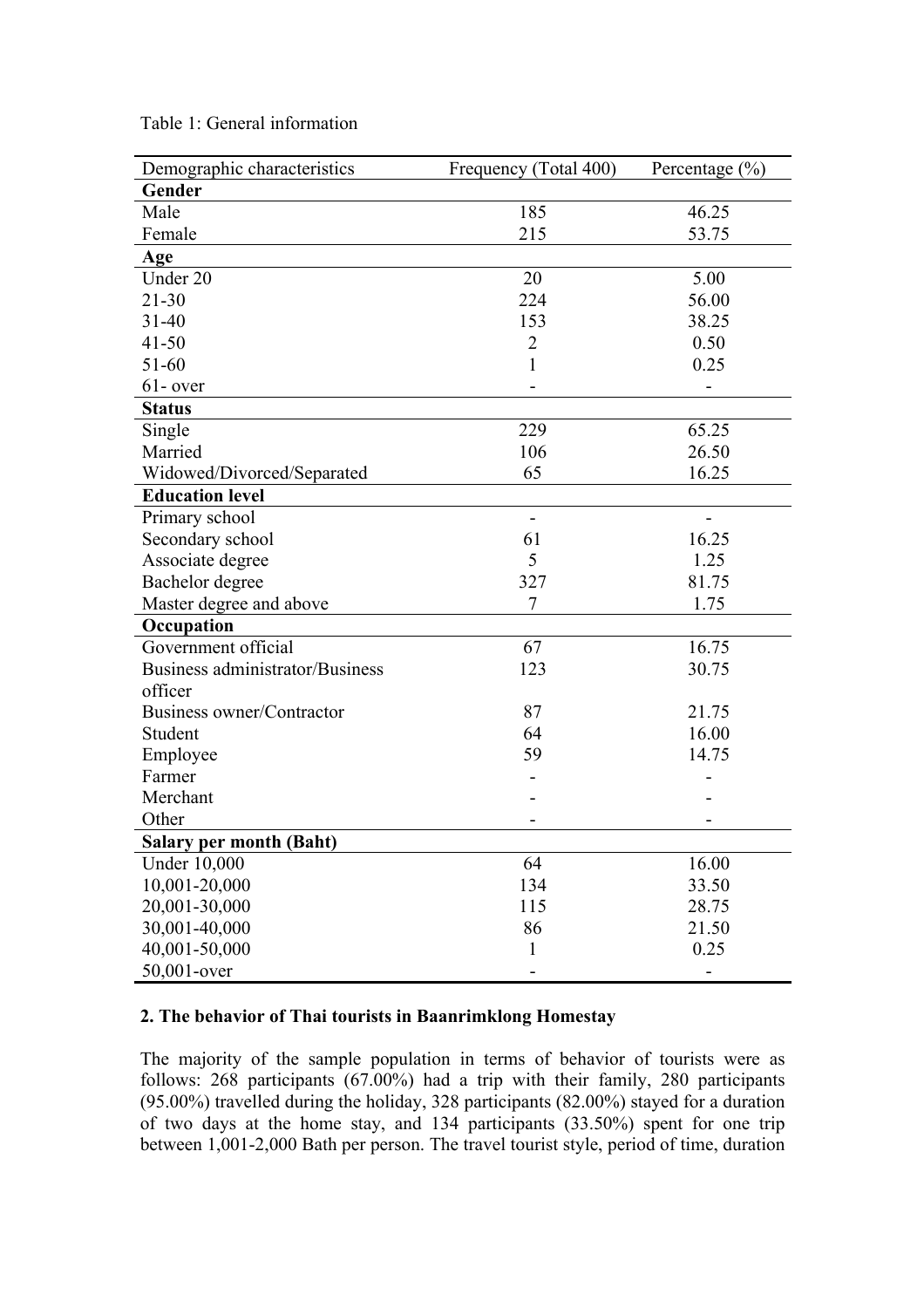of staying in home stay, and cost of a trip per person of the sample group is shown the behavior of Thai tourists in Table 2.

| The behavior of tourists             | Frequency (total 400) | Percentage $(\% )$ |
|--------------------------------------|-----------------------|--------------------|
| <b>Travel tourist style</b>          |                       |                    |
| Trip with family                     | 268                   | 67.00              |
| Trip with friend/colleague           | 117                   | 29.25              |
| Bag pack trip                        | 5                     | 1.25               |
| Trip with tourist company            | 6                     | 1.50               |
| Other                                | 4                     | 1.00               |
| Period of time                       |                       |                    |
| Weekdays (Monday-Friday)             |                       |                    |
| Holidays                             | 380                   | 95.00              |
| Thailand's official holidays         | 20                    | 5.0                |
| Other                                |                       |                    |
| Duration of staying in home stay     |                       |                    |
| $1$ day                              | 66                    | 16.50              |
| 2 days                               | 328                   | 81.00              |
| 3 days                               | 6                     | 1.50               |
| More than 3 days                     |                       |                    |
| Cost of a one trip per person (Baht) |                       |                    |
| <b>Under 1,000</b>                   | 64                    | 16.00              |
| 1,001-2,000                          | 134                   | 33.50              |
| 2,001-3,000                          | 115                   | 28.75              |
| 3,001-4,000                          | 86                    | 21.50              |
| 4,001-5,000                          | 1                     | 0.25               |
| $5,001 - over$                       |                       |                    |

Table 2: The behavior of Thai tourists in Baanrimklong Homestay

## **3. Satisfactions of Thai tourists in homestay of community enterprise in Baanrimklong Homestay**

## **3.1 The level of satisfaction towards the accommodation for Thai tourists**

This study found that Thai tourists preferred an airy, bright, and odor free accommodation (Mean  $= 4.20$ ). The satisfaction level for the complete sample was 4.06, standard deviation of 0.62. The level of satisfaction of the accommodation for Thai tourists of the sample group is shown in Table 3.

Table 3: The level of satisfaction towards the accommodation for Thai tourists

| <b>Items</b>                                                                           |     |                  | Rank |        |                  | Mean         | Std. | <b>Level of</b> |
|----------------------------------------------------------------------------------------|-----|------------------|------|--------|------------------|--------------|------|-----------------|
|                                                                                        |     | $\boldsymbol{4}$ | 3    |        | <b>Deviation</b> | satisfaction |      |                 |
| - The accommodation<br>for Thai tourists are an<br>airy, light access, and no<br>odor. | 144 | 191              | 65   | $\sim$ |                  | 4.20         | .70  | high            |
| - The accommodation                                                                    | 88  | 225              |      |        |                  | 4 ()()       | .66  | high            |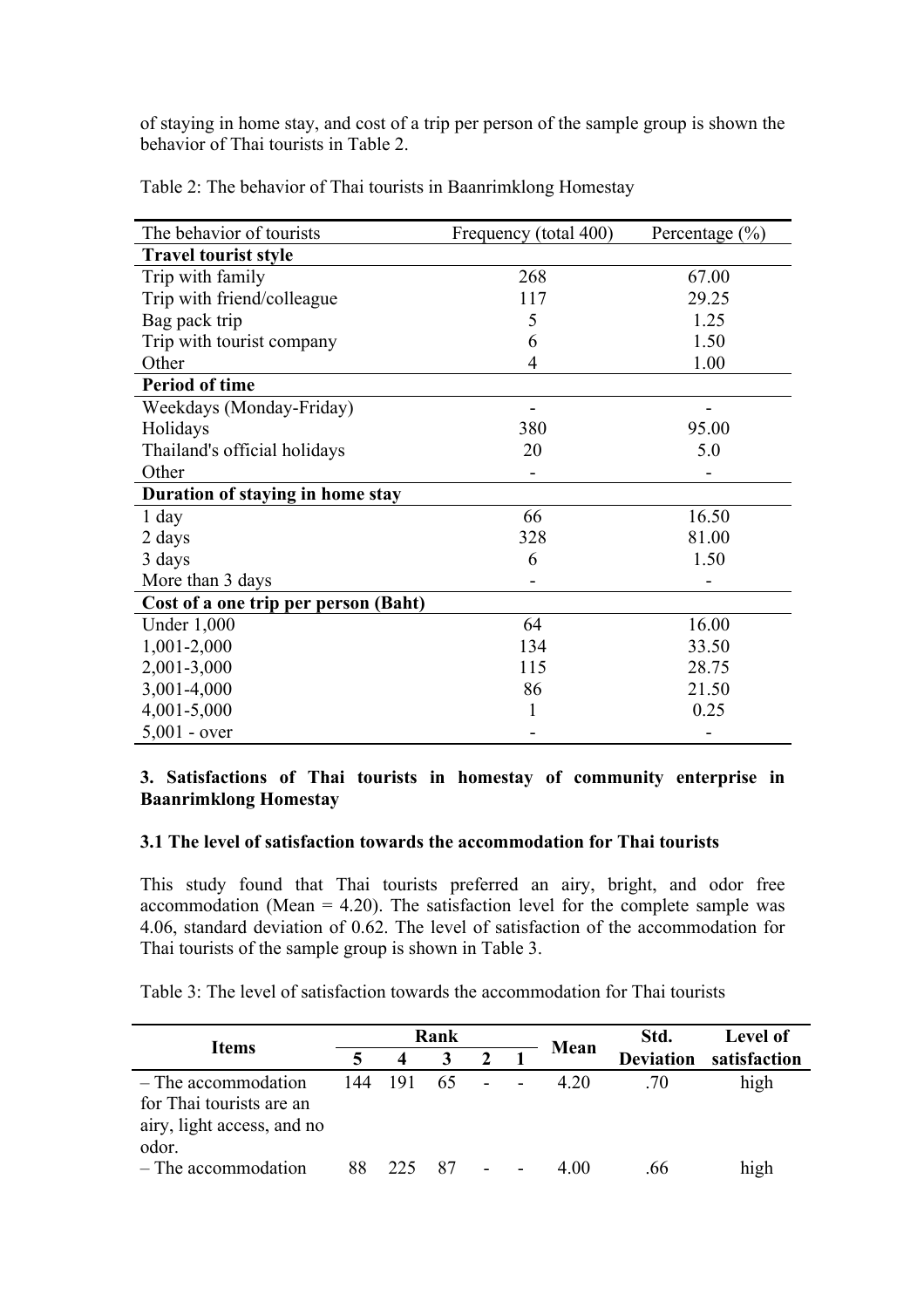| for Thai tourists are              |     |       |      |  |      |     |      |
|------------------------------------|-----|-------|------|--|------|-----|------|
| clean and comfortable.             |     |       |      |  |      |     |      |
| $-$ The accommodation 87 157 156 - |     |       |      |  | 383  | .76 | high |
| for Thai tourists have             |     |       |      |  |      |     |      |
| showers and toilets with           |     |       |      |  |      |     |      |
| clean and private.                 |     |       |      |  |      |     |      |
| Average                            | 106 | - 191 | 103. |  | 4.06 | 62  | high |

### **3.2 The level of satisfaction towards food and nutrition**

The study found that type of food and raw materials used in cooking towards food and nutrition had the highest level of satisfaction (Mean = 3.93). The satisfaction level of the sample had an average total of 3.79, standard deviation of 0.69. The level of satisfaction towards food and nutrition of the sample group is shown in Table 4.

| <b>Items</b>                                        |    | Rank             |      |     | Mean | Std. | <b>Level of</b>        |
|-----------------------------------------------------|----|------------------|------|-----|------|------|------------------------|
|                                                     | 5  | $\boldsymbol{4}$ | 3    |     |      |      | Deviation satisfaction |
| - Type of food and raw<br>materials used in cooking | 62 | 108              | 156  | -74 | 3.58 | -59  | high                   |
| - Food containers clean<br>and safe                 | 61 | 252              | - 87 |     | 393  | .50  | high                   |
| - Drinking water clean                              | 61 | 192              | 125  | 22  | 3.73 | .60  | high                   |
| Average                                             | 61 | 184              |      | 32  | 3.79 | 69   | high                   |

Table 4: The level of satisfaction towards food and nutrition

#### **3.3 The level of satisfaction towards the security of life and property**

The study found that security guard towards the security of life and property was scored the highest level of satisfaction (Mean  $= 3.70$ ). The satisfaction level of the sample had an average of 3.79, standard deviation of 0.69. The level of satisfaction of the security of life and property of the sample group is shown in Table 5.

Table 5: The level of satisfaction towards the security of life and property

| <b>Items</b>            |               |      | Rank |             | Mean | Std.             | <b>Level of</b> |
|-------------------------|---------------|------|------|-------------|------|------------------|-----------------|
|                         | 5             | 4    | 3    | $\mathbf 2$ |      | <b>Deviation</b> | satisfaction    |
| – There're security     | 28            | 223  | 149  |             | 3.70 | .59              | high            |
| guard.                  |               |      |      |             |      |                  |                 |
| - There're preparation  |               | 22.7 | 173  |             | 3.57 | .50              | high            |
| for a first aid.        |               |      |      |             |      |                  |                 |
| $-$ There're tools to   | $\mathcal{D}$ | 78   | 261  | 59          | 3.06 | .60              | moderate        |
| communicate with the    |               |      |      |             |      |                  |                 |
| authorities when        |               |      |      |             |      |                  |                 |
| incidents occur, or the |               |      |      |             |      |                  |                 |
| tourists illness.       |               |      |      |             |      |                  |                 |
| Average                 | 10            | 76   | 194  | 20          | 3.79 | .69              | high            |

#### **3.4 The level of satisfaction towards the hospitality of the owners and members**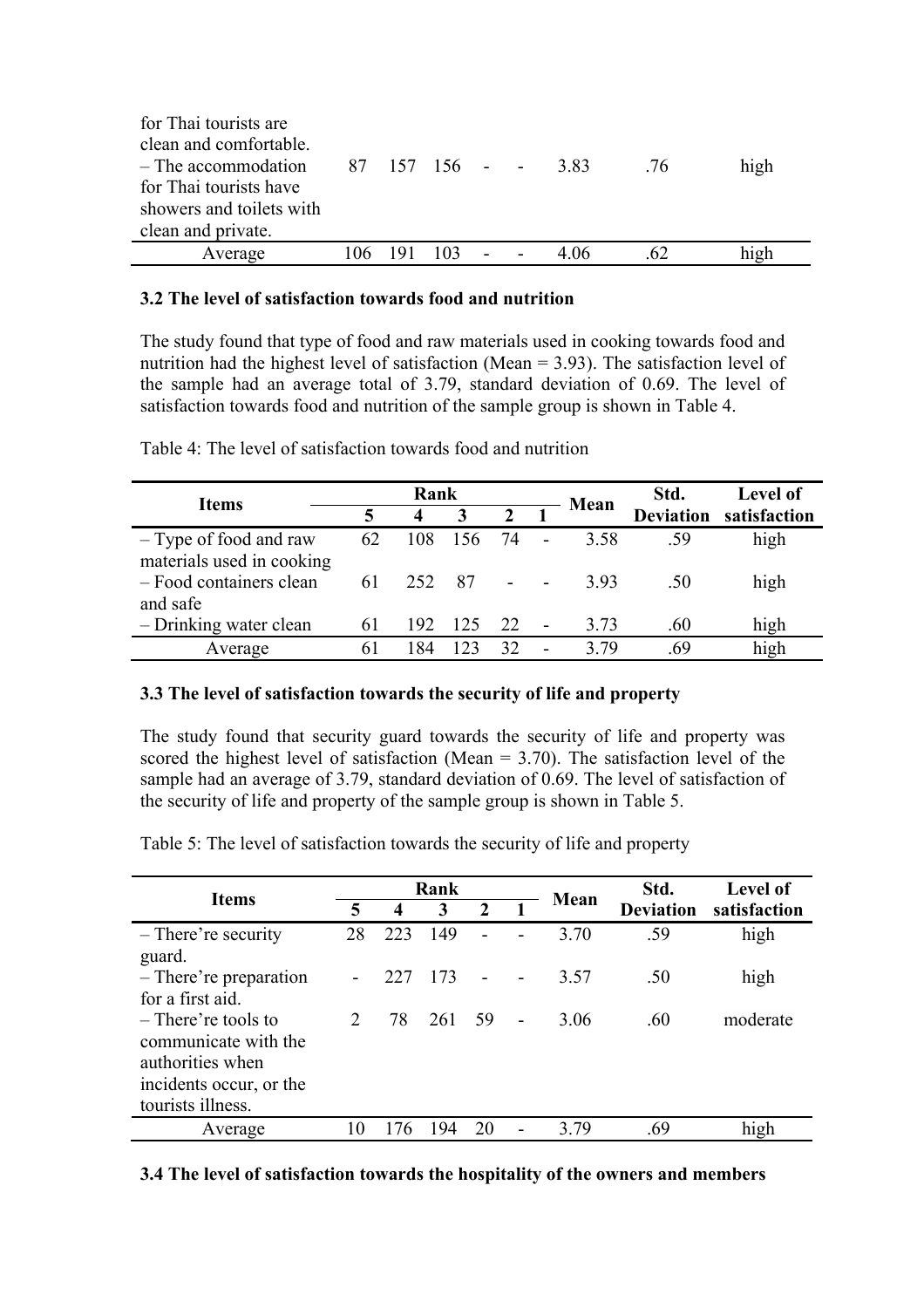The study found that the satisfaction towards the Creating knowledge exchange activities in their communities lifestyle was scored the highest level of satisfaction (Mean = 4.18). The satisfaction level of the sample had an average of 4.29, standard deviation of 0.75. The level of satisfaction of the satisfaction towards the hospitality of the owners of the sample group is shown in Table 6.

|                                                                                  |                             |         | Rank             |                          |       | Std. | <b>Level of</b> |
|----------------------------------------------------------------------------------|-----------------------------|---------|------------------|--------------------------|-------|------|-----------------|
| <b>Items</b>                                                                     | 5<br>3<br>$\mathbf{2}$<br>4 | Mean    | <b>Deviation</b> | satisfaction             |       |      |                 |
| - To welcome tourists<br>and create familiarity                                  | 120                         | 175     | 105              |                          | 4.04  | .75  | high            |
| - Creating knowledge<br>exchange activities in<br>their communities<br>lifestyle | 174                         | 166     | 60               | $\overline{\phantom{0}}$ | 4.29  | .71  | high            |
| - Providing advice on<br>various matters                                         | 154                         | 136 110 |                  |                          | 4 1 1 | .81  | high            |
| Average                                                                          | 149                         | 59      | 92               |                          | 4.18  | .75  | high            |

Table 6: The level of satisfaction towards the hospitality of the owners and members

#### **3.5 The level of satisfaction towards the excursions**

The study found that clear excursions, which were accepted by the community had the highest level of satisfaction (Mean = 4.14). The satisfaction level of the sample had an average total of 4.18, standard deviation of 0.75, and satisfaction levels. The level of satisfaction towards the hospitality of the owners and staff is shown in Table 7.

|                            |    |                  | Rank |               | Mean  | Std. | Level of                      |
|----------------------------|----|------------------|------|---------------|-------|------|-------------------------------|
| <b>Items</b>               | 5  | $\boldsymbol{4}$ | 3    | $\mathcal{L}$ |       |      | <b>Deviation</b> satisfaction |
| - Excursions are clear,    |    | 115 225          | 60   |               | 4.14  | .65  | high                          |
| which must be accepted     |    |                  |      |               |       |      |                               |
| by the community.          |    |                  |      |               |       |      |                               |
| $-$ Excursions has tourism | 87 | 221 92           |      |               | 399   | .67  | high                          |
| information activities.    |    |                  |      |               |       |      |                               |
| - Homestay owners are a    |    | 103 246 51       |      |               | 4 1 3 | .61  | high                          |
| local guide or a local     |    |                  |      |               |       |      |                               |
| guide coordinator for      |    |                  |      |               |       |      |                               |
| tourist.                   |    |                  |      |               |       |      |                               |
| Average                    |    |                  | 68   |               | 4.18  | .75  | high                          |

Table 7: The level of satisfaction towards the excursions

#### **3.6 The level of satisfaction towards the natural resources and environment**

The study found that caring for the environment for both a tourist attraction and community continuously had the highest level of satisfaction (Mean = 4.25). The satisfaction level of the sample had an average total of 4.21, standard deviation of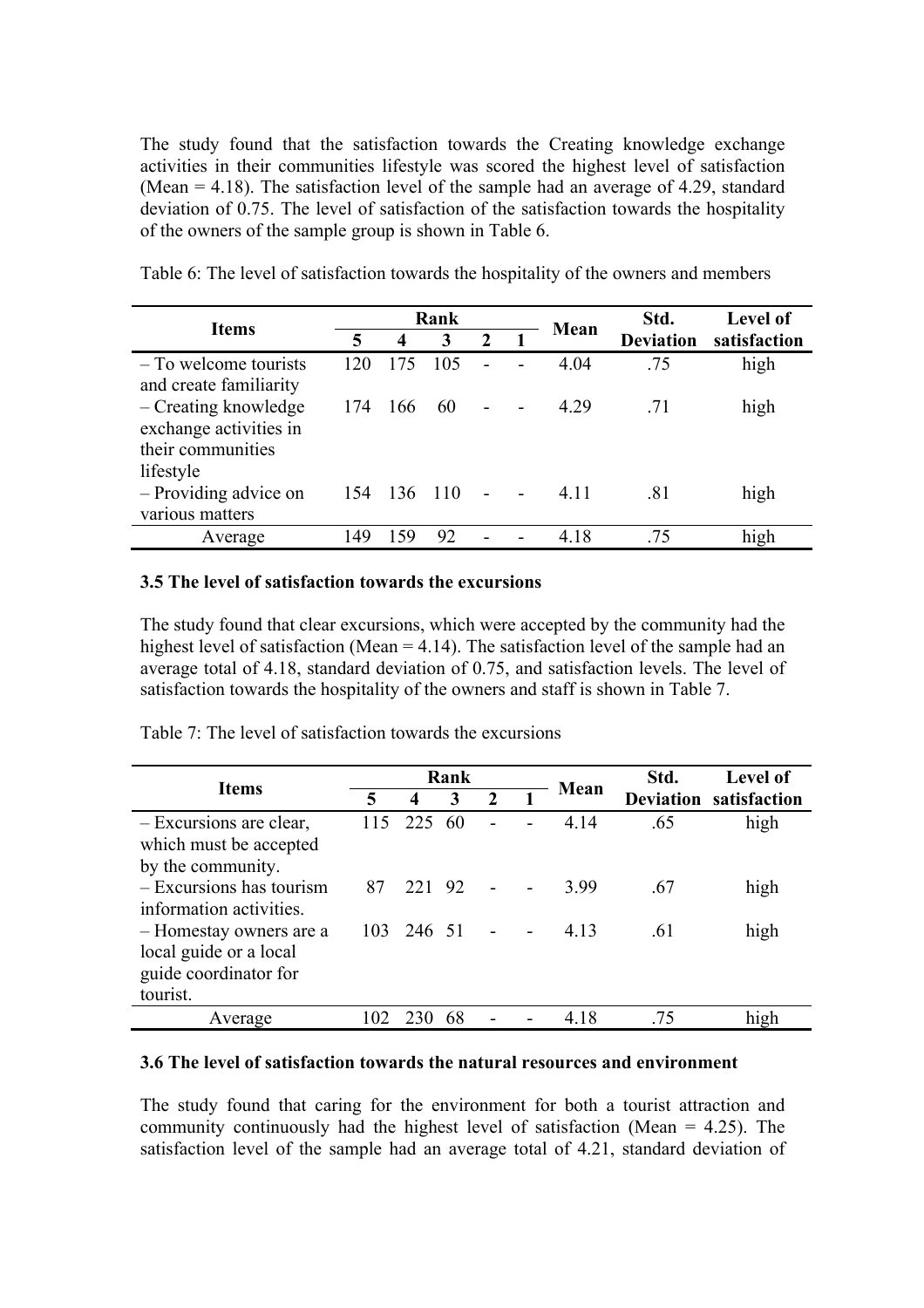0.46. The level of satisfaction towards the natural resources and environment of the sample group is shown in Table 8.

|                            |         |                  | Rank            |  |       | Std.             | <b>Level of</b> |
|----------------------------|---------|------------------|-----------------|--|-------|------------------|-----------------|
| <b>Items</b>               | 5       | $\boldsymbol{4}$ | 3               |  | Mean  | <b>Deviation</b> | satisfaction    |
| - There're tourist         | 136     | 197              | 67              |  | 4.18  | .68              | high            |
| attraction within the      |         |                  |                 |  |       |                  |                 |
| community or nearby.       |         |                  |                 |  |       |                  |                 |
| - There're caring for the  | 106 289 |                  | $5\overline{)}$ |  | 4.25  | .46              | high            |
| environment both a tourist |         |                  |                 |  |       |                  |                 |
| attraction and community   |         |                  |                 |  |       |                  |                 |
| continuously.              |         |                  |                 |  |       |                  |                 |
| - There're an attracting   | 82      | 313              | $\overline{5}$  |  | 4 19  | .43              | high            |
| tourists to reduce the     |         |                  |                 |  |       |                  |                 |
| environmental impact of    |         |                  |                 |  |       |                  |                 |
| tourism and global         |         |                  |                 |  |       |                  |                 |
| warming.                   |         |                  |                 |  |       |                  |                 |
| Average                    | 108     | 266              | 26              |  | 4 2 1 | .46              | high            |

Table 8: The level of satisfaction towards the natural resources and environment

#### **3.7 The level of satisfaction towards the cultural**

The study found that maintaining of cultural and local traditions provided the greatest level of satisfaction (Mean = 3.98). The satisfaction level of the sample had an average total of 3.94, standard deviation of 0.61. The level of satisfaction of the cultural of the sample group is shown in Table 9.

Table 9: The level of satisfaction towards the cultural

| <b>Items</b>                                                                                |          |                  | Rank |  | Mean        | Std.       | <b>Level of</b>               |
|---------------------------------------------------------------------------------------------|----------|------------------|------|--|-------------|------------|-------------------------------|
|                                                                                             | 5        | 4                | 3    |  |             |            | <b>Deviation satisfaction</b> |
| - There're maintaining of<br>cultural and local<br>traditions.<br>- There're maintaining of | 79<br>49 | 235 86<br>263 88 |      |  | 398<br>3.90 | .64<br>.58 | high<br>high                  |
| community lifestyle as a<br>daily routine.                                                  |          |                  |      |  |             |            |                               |
| Average                                                                                     | 64       |                  | 87   |  | 394         | 61         | high                          |

## **3.8 The level of satisfaction towards the enriching and value-added products**

The study found that the greatest satisfaction level was for people in the community to develop the potential of the services (Mean  $=$  4.35). The satisfaction level of the sample had an average total of 4.24, standard deviation of 0.65. The level of satisfaction towards the enriching and value-added products of the sample group is shown in Table 10.

Table 10: The level of satisfaction towards the enriching and value-added products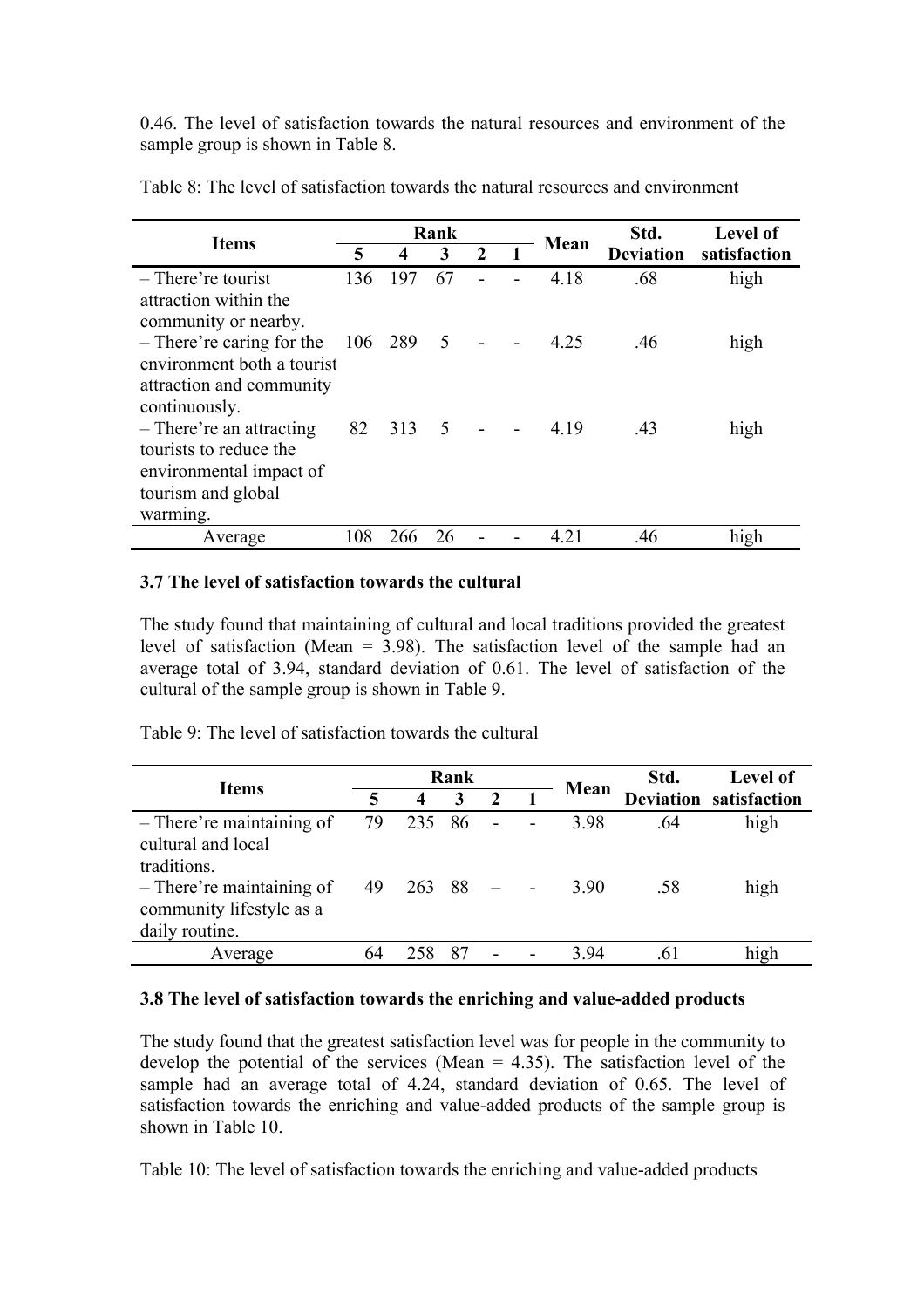| <b>Items</b>                                   |     |     | Rank |               |      | Std.             | <b>Level of</b> |
|------------------------------------------------|-----|-----|------|---------------|------|------------------|-----------------|
|                                                | 5   | 4   | 3    |               | Mean | <b>Deviation</b> | satisfaction    |
| - A product produced by<br>residents and local | 154 | 187 | 59   |               | 4.24 | .69              | high            |
| ingredients that are.                          |     |     |      |               |      |                  |                 |
| unique to the community.                       |     |     |      |               |      |                  |                 |
| - There is a souvenir shop                     | 149 | 163 | 83 5 |               | 4 14 | .78              | high            |
| in the community.                              |     |     |      |               |      |                  |                 |
| $-$ People in the                              | 139 | 261 |      |               | 4.35 | .48              | high            |
| community have the                             |     |     |      |               |      |                  |                 |
| opportunity to develop the                     |     |     |      |               |      |                  |                 |
| potential of the services                      |     |     |      |               |      |                  |                 |
| impressed.                                     |     |     |      |               |      |                  |                 |
| Average                                        | 147 | 204 | 47   | $\mathcal{D}$ | 4.24 | .65              | high            |

#### **3.9 The level of satisfaction towards the services**

The study found that clearly prescribed details of fees and services for the homestay provided the greatest level of satisfaction (Mean  $= 4.21$ ). The satisfaction level of the sample had an average total of 4.15, standard deviation of 0.64. The level of satisfaction towards the services of the sample group is shown in Table 11.

Table 11: The level of satisfaction towards the services of homestay group

|                              | Rank |     |    |                |       | Std.             | <b>Level of</b> |
|------------------------------|------|-----|----|----------------|-------|------------------|-----------------|
| <b>Items</b>                 | 5    | 4   | 3  | $\overline{2}$ | Mean  | <b>Deviation</b> | satisfaction    |
| $-$ A group of residents     | 136  | 205 | 59 |                | 4.19  | .67              | high            |
| organized an association     |      |     |    |                |       |                  |                 |
| or cooperative.              |      |     |    |                |       |                  |                 |
| - Homestay define            | 101  | 208 | 91 |                | 4.03  | .69              | high            |
| procedures for Thai          |      |     |    |                |       |                  |                 |
| tourists to prevent a        |      |     |    |                |       |                  |                 |
| conflict with the culture,   |      |     |    |                |       |                  |                 |
| tradition and beliefs of the |      |     |    |                |       |                  |                 |
| community.                   |      |     |    |                |       |                  |                 |
| - Homestay has bookings      | 127  | 213 | 60 |                | 4.17  | .66              | high            |
| and registration system      |      |     |    |                |       |                  |                 |
| for information about        |      |     |    |                |       |                  |                 |
| tourists.                    |      |     |    |                |       |                  |                 |
| - Homestay offers details    | 108  | 269 | 23 |                | 4 2 1 | .53              | high            |
| of fees and services that    |      |     |    |                |       |                  |                 |
| are clear and present.       |      |     |    |                |       |                  |                 |
| Average                      | 118  | 224 | 58 |                | 4.15  | .64              | high            |

#### **3.10 The level of satisfaction towards the tourism activities**

The study found that the learning activities (offering food to the monks in the morning) provided the greatest level of satisfaction (Mean =  $4.16$ ). The satisfaction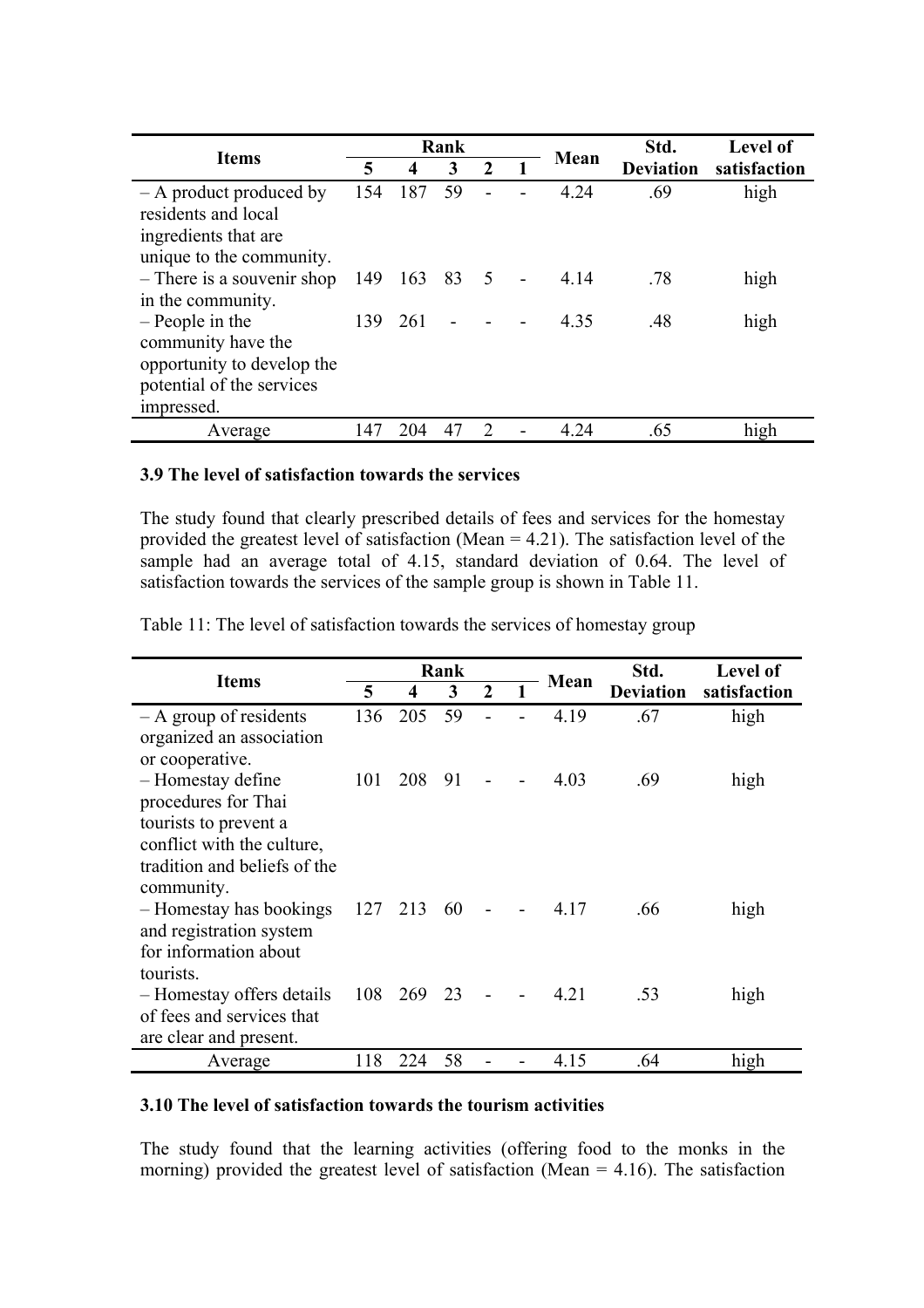level of the sample had an average total of 4.13, standard deviation of 0.60. The level of satisfaction towards the tourism activities of the sample group is shown in Table 12.

| <b>Items</b>                                                                                 |     |                  | Rank |              |  | Mean | Std.             | Level of     |
|----------------------------------------------------------------------------------------------|-----|------------------|------|--------------|--|------|------------------|--------------|
|                                                                                              | 5   | $\boldsymbol{4}$ | 3    | $\mathbf{2}$ |  |      | <b>Deviation</b> | satisfaction |
| - Community lifestyle<br>tourist activities. (Visiting<br>Amphawa Market in the<br>evening). | 58  | 342              |      |              |  | 4.14 | .35              | high         |
| - Learning activities. (Give<br>food to the monks in the<br>morning)                         | 144 | 176              | 80   |              |  | 4.16 | .73              | high         |
| - Entertainment tourist<br>activities.                                                       | 81  | 259              | 60   |              |  | 4.05 | .59              | high         |
| - Handicraft tourist<br>activities. (Making the<br>woven coconut leaves)                     | 144 | 174              | 82   |              |  | 4.15 | .74              | high         |
| Average                                                                                      | 107 | 238              | 55   |              |  | 4.13 | .60              | high         |

Table 12: The level of satisfaction towards the tourism activities

# **3.11 The level of satisfaction towards the public relations.**

The study found that manual, document and printing media for public relation provided the greatest level of satisfaction (Mean = 3.86). The satisfaction level of the sample had an average total of 3.91, standard deviation of 0.44, and satisfaction levels. The level of satisfaction towards the public relationship of the sample group is shown in Table 13.

Table 13: The level of satisfaction towards the public relationship

| <b>Items</b>                |        |     | Rank |               |  | Mean | Std.             | Level of     |
|-----------------------------|--------|-----|------|---------------|--|------|------------------|--------------|
|                             | 5      | 4   | 3    | $\mathcal{L}$ |  |      | <b>Deviation</b> | satisfaction |
| - Homestay has manual,      | 24     | 297 | 79   |               |  | 3.86 | .49              | high         |
| document and printing       |        |     |      |               |  |      |                  |              |
| media for public relation   |        |     |      |               |  |      |                  |              |
| their community tourism.    |        |     |      |               |  |      |                  |              |
| - Homestay has published    | $\tau$ | 315 | -78  |               |  | 3.82 | .43              | high         |
| data for public relation.   |        |     |      |               |  |      |                  |              |
| - Homestay is listed in     | 42     | 339 | -19  |               |  | 4.06 | .39              | high         |
| homestay tourist guide of   |        |     |      |               |  |      |                  |              |
| the Ministry of Tourism and |        |     |      |               |  |      |                  |              |
| Sports.                     |        |     |      |               |  |      |                  |              |
| Average                     | 24     |     | 59   |               |  | 3.91 | 44               | high         |

#### **Conclusion**

The results of this study showed that the behavior of tourists that visited Baanrimklong Homestay at Samut Songkhram happened to be Thai people of 20-30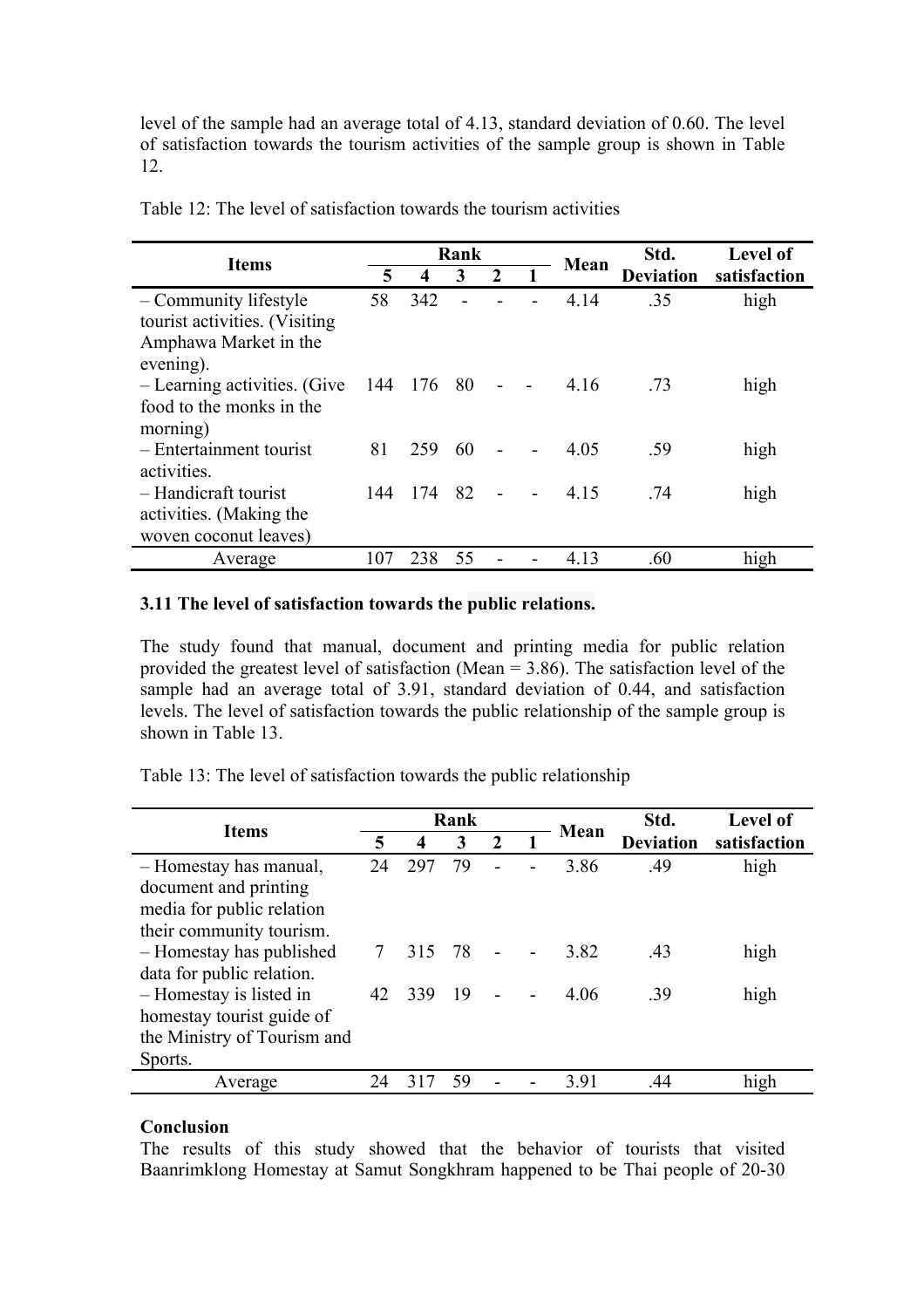years of age, held a bachelor's degree and had an income under 10,000 Baht per month. Most of the Thai tourists' main purpose of the stay was to learn about cultural tourism through homestays in order to gain knowledge and experience. Tourists traveled with family, travelled on the weekend, holidayed for two nights, traveled 1-2 times per year and spent 2,001-,000 Baht per time. The satisfaction of Thai tourists toward cultural tourism through Baanrimklong Homestay was found to be at high level for all 3 aspects, i.e., the enriching and value-added products, the natural resources and environment and the hospitality of the owners and members and the excursions.

#### **Suggestions**

1. Useful in developing homestays in Thailand in order to maintain the natural environment and cultural traditions.

2. Maintain a standard for various aspects of homestay in Thailand, and to improve the quality of services to meet the needs of tourists.

3. The development of activities for homestays to provide for tourists visiting the homestay for both Thai and foreign tourists.

#### **Acknowledgement**

The researchers would like to offer special thanks to Baanrimklong Homestay Community Enterprise Group for their constant support and assistance during this project. This research was funded by VIVA Intensive Travel, Thailand. Heartfelt thanks to the Research and Development Institute, Rajabhat Rajanagrarindra University for the financial support that made the study possible.